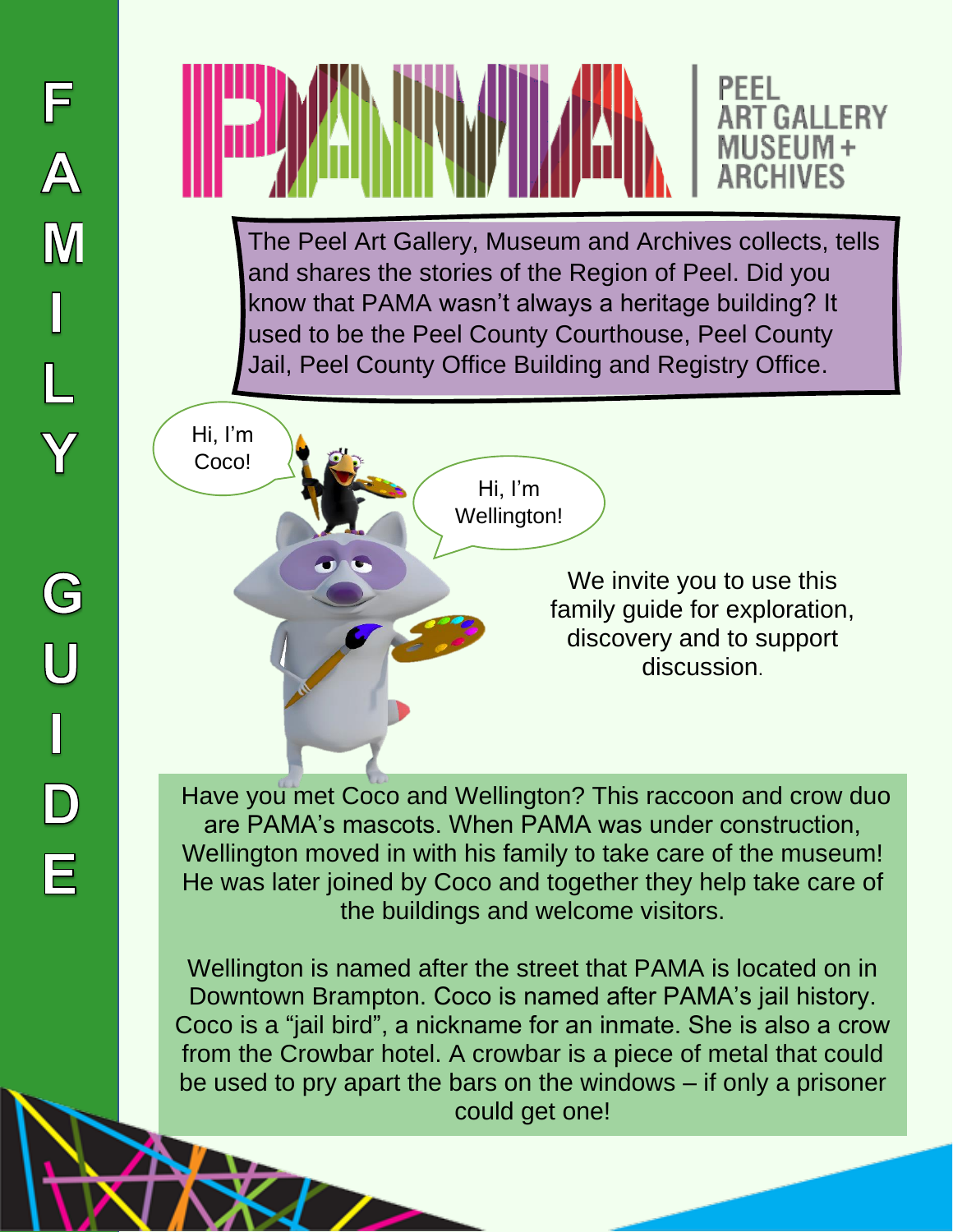What is an **Archives**? An Archives is a place where important documents, such as letters, maps, photographs and records are stored.

Pictured here is a photo of a Brampton grocer from the PAMA Archives collection. It might look a little different than the stores you go to. This photo was taken over 100 years ago!



Unidentified Brampton grocer, ca. 1910. Bob Carnwell collection, PAMA Archives

Can you find:

- The hanging bananas (look closely to find 5!)
- Baskets with apples
- 4 people
- 3 aprons
- A cash register



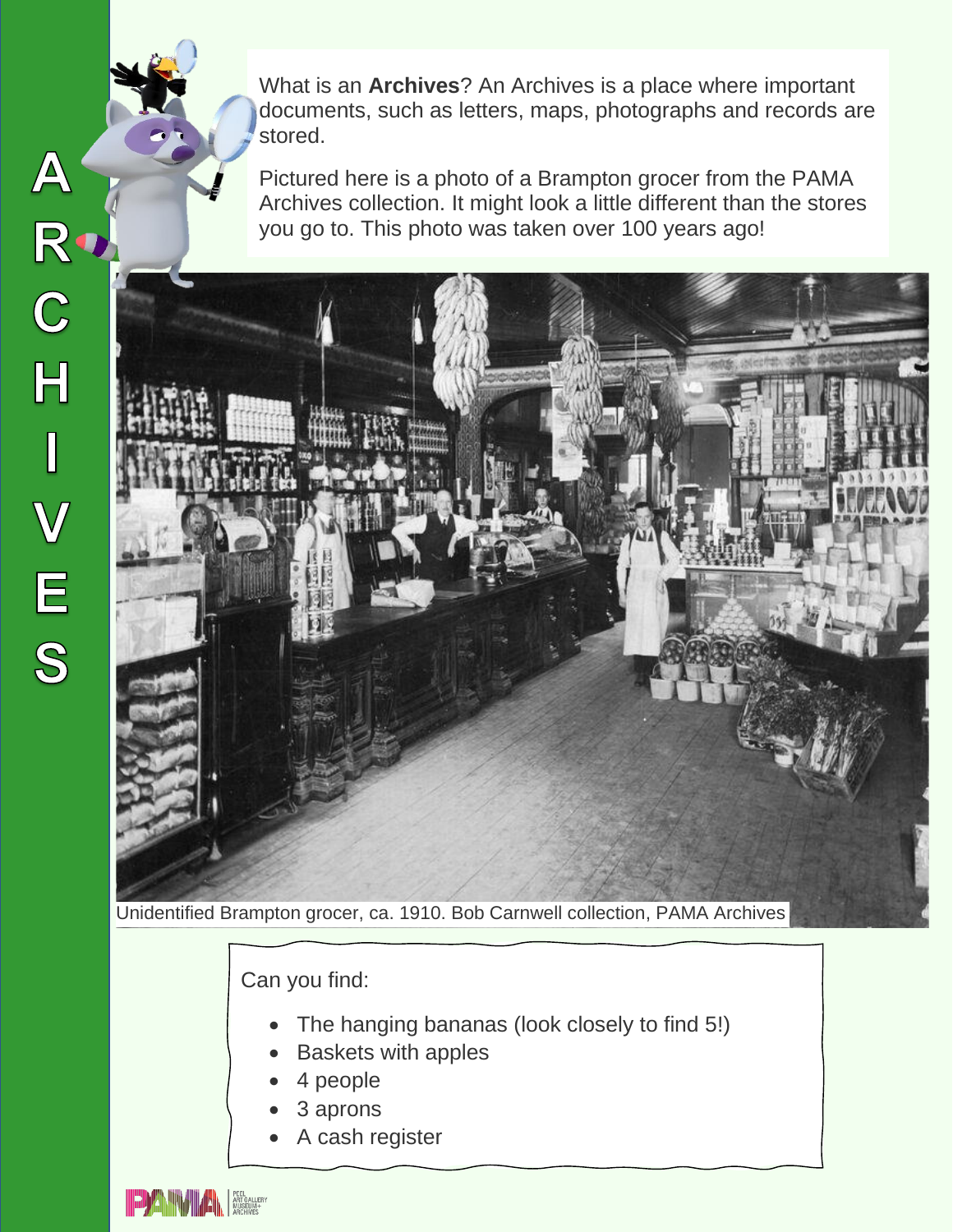### Can you match these farm artifacts from the PAMA Museum collection to the name of the object?











Axe

Plough

**Wheelbarrow** 

Saw

Auger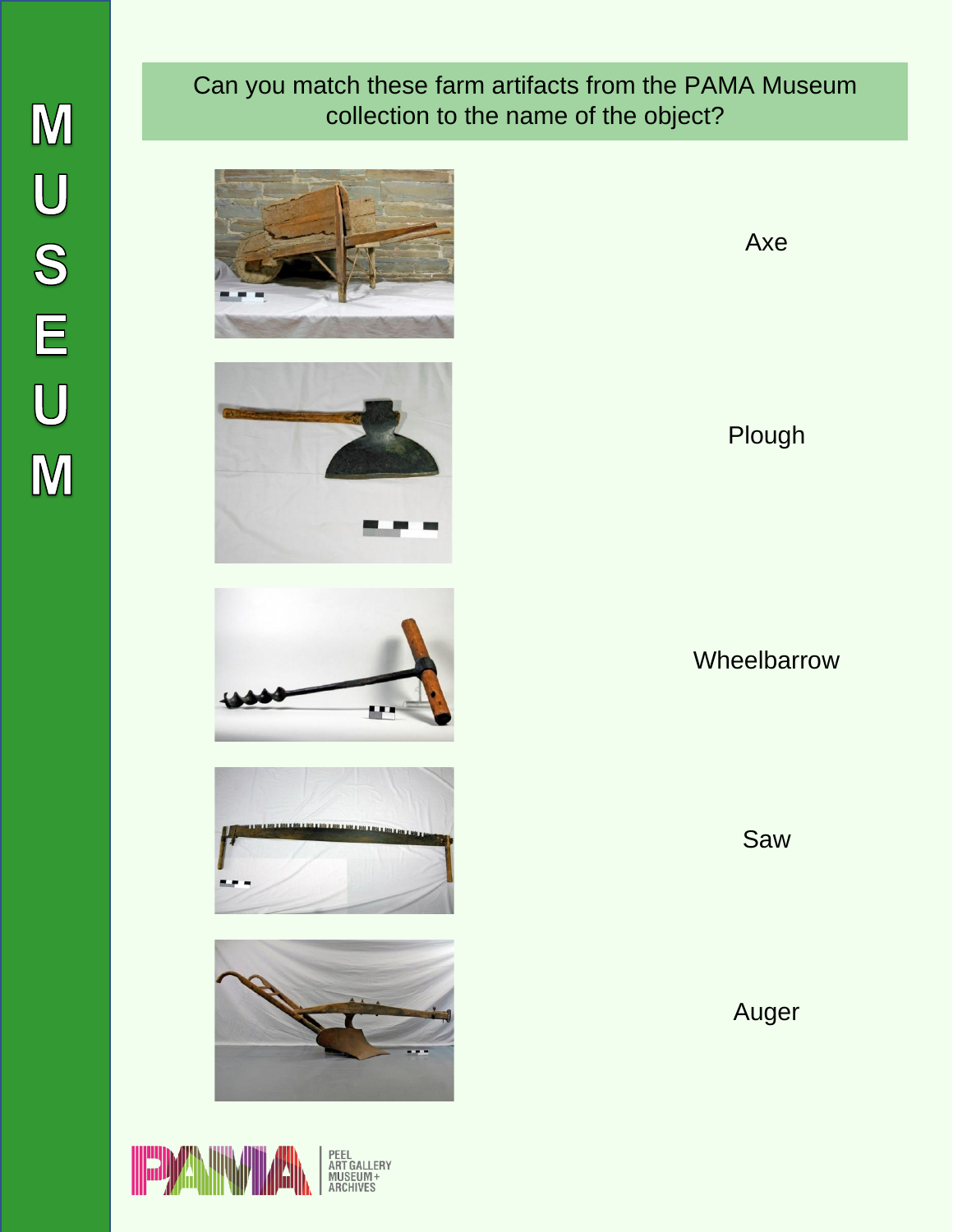In an Art Gallery, you will see many different categories of art. Let's look at four different types of art - portraiture, landscape, stilllife and abstract.

#### **Portrait**

A portrait is a representation of a person with a focus above the shoulders.



Gordon Rayner, Canadian, 1935 – 2010, Gordon Rayner Self Portrait (with glasses) 2000, oil on masonite, Gift of John & June Mann. PAMA Art Collection. © the Estate of the artist.

This painting is a self-portrait. A selfportrait is a picture that an artist makes of themself.

#### **Landscape**

A landscape is a painting of nature – something you might see when you look out of a window. Can you think of some examples of what you might see in a landscape? How about the sky, grass, trees, flowers, a beach or mountains?



Frank (Franz) Johnston, Canadian 1888 – 1949, Close of Day n.d., oil on masonite. Gift of the Peel County Historical Society. PAMA Art Collection. © The Peel Art Gallery, Museum and Archives

# **Still-Life**

A still-life is an artwork that is made by studying objects that don't move. An artist will usually set up objects like a vase with flowers or fruits in a bowl to create their art from.



Mary E. Dignam Canadian 1857 – 1938, Peel Wild Flowers 1925, oil on canvas Gift of the Town of Caledon. Perkins Bull Collection. PAMA Art Collection. © The Peel Art Gallery, Museum and Archives.

## **Abstract**

Abstract art doesn't show anything from real life. The artist uses lines, shapes and colours to express ideas and feelings.



Gordon Rayner, Canadian 1935 – 2010, Out of the Picture 1983, oil paint, cans, wooden frame. Gift of Ron & Tabita Moore. PAMA Art Collection. © Estate of the Artist

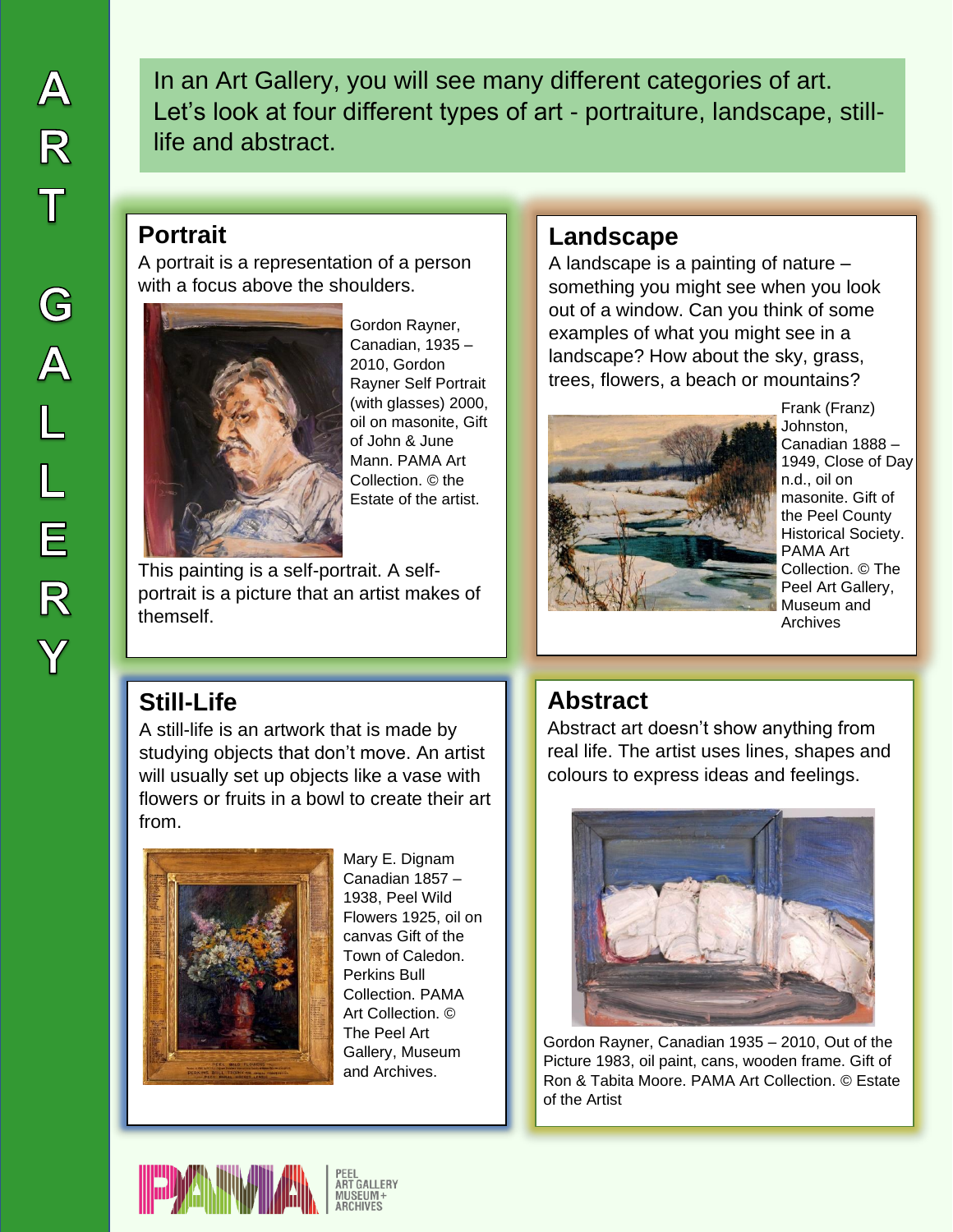Find and circle all the words hidden in the grid. Look for them in all directions, even backwards and diagonal.

The leftover letters will reveal a secret message!

| Α | R |        | G            | A | L  | L              | Е              | R  |   | P |
|---|---|--------|--------------|---|----|----------------|----------------|----|---|---|
| R |   | G      | C            | Н | A  | $\overline{A}$ | N              | K  | Y | O |
| C | A | N      | R            | O | U  | N              | F              | M  | O | R |
| Н | B |        | E.           | R | V  | D              | U              | P  |   | Т |
|   | S |        | A            | S | I  | S              | Τ              | Е  |   | R |
| V |   | N      | $\mathbf{T}$ | I | E. | C              | N              | E. |   | A |
| Е | R | I      | E.           | U | G  | A              | O              | L  | A |   |
| S | A | A      | M            | P | A  | P              | M              | C  | J | Т |
| A | C | P      | A            | M | A  | E.             | $\overline{A}$ | Τ  | O | Н |
| S | Τ |        | L            | L | L  | I              | F              | Е  | O | C |
| M | W | Е      | L            |   |    | N              | G              | т  | O | N |
| C |   | $\cup$ | R            | т | н  | $\Omega$       | U              | S  | E | E |



| <b>ART GALLERY</b> | MUSEUM            |
|--------------------|-------------------|
| LANDSCAPE          | <b>PAINTING</b>   |
| <b>STILL LIFE</b>  | JAIL              |
| <b>PORTRAIT</b>    | <b>COURTHOUSE</b> |
| <b>ABSTRACT</b>    | COCO              |
| <b>WELLINGTON</b>  | PEEL              |
| <b>ARCHIVES</b>    | PAMA              |
| <b>CREATE</b>      |                   |